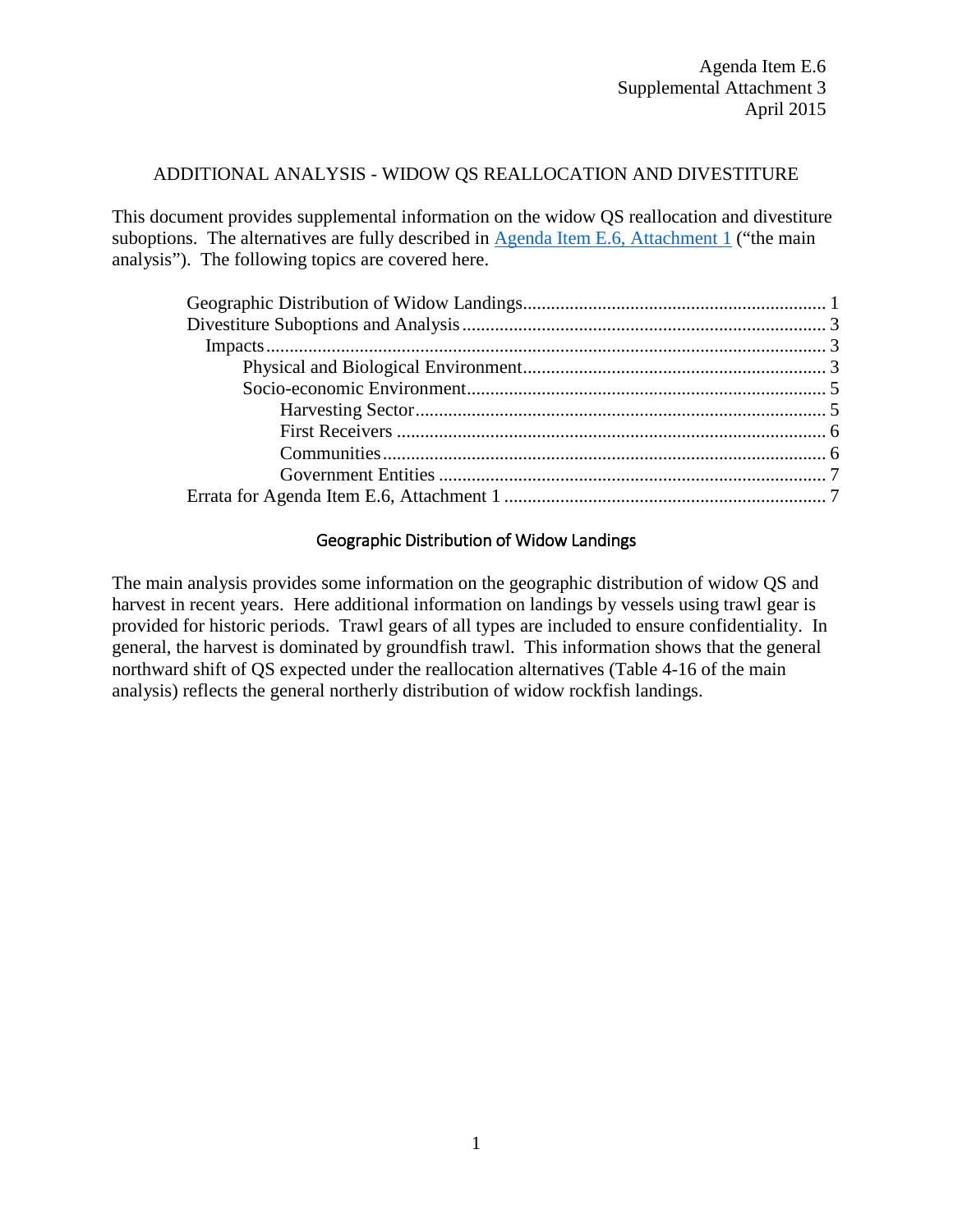

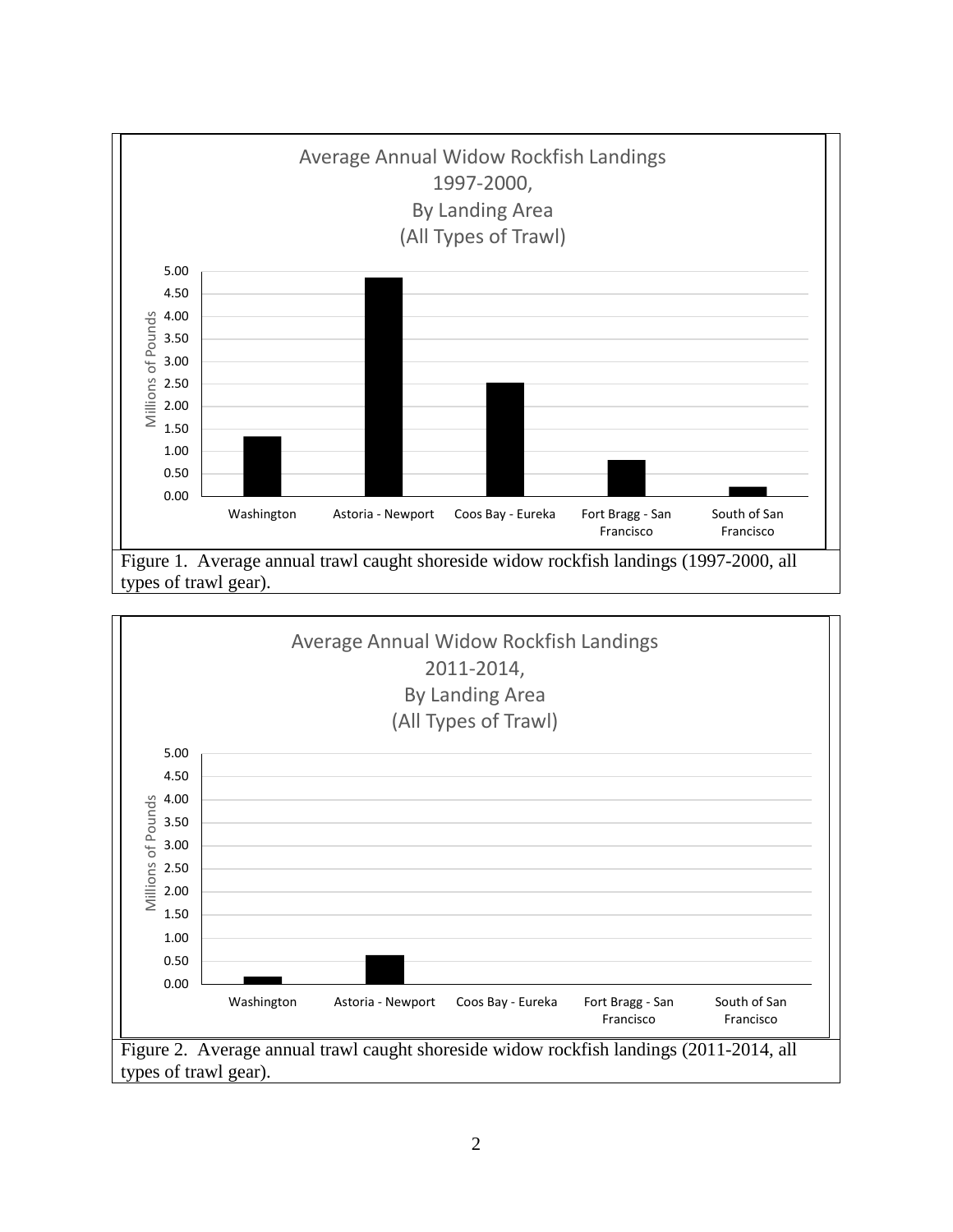# Divestiture Suboptions and Analysis

<span id="page-2-0"></span>The following is a summary of the divestiture suboptions for the action alternatives discussed more fully in Section 2.1 of the main analysis.

## **Suboptions for All Action Alternatives**

**Widow QS Divestiture Delay Widow Delay Suboption A:** Maintain the November 30, 2015 deadline **Widow Delay Suboption B:** 12 months post-implementation **Aggregate Nonwhiting QS Divestiture Delay Aggregate Delay Suboption A**: Maintain the November 30, 2015 deadline **Aggregate Delay Suboption B**: Exclude Widow from the calculation **Aggregate Delay Suboption C**: Extend deadline through widow reallocation, including the 12 month post-implementation delay (i.e. same as Widow Delay Suboption B) **Aggregate Delay Suboption D**: Extend deadline through program review

Under Reallocation Alternative 1 (no action on QS reallocation) there will be no need to delay the November 30, 2015 control limit deadline. That deadline currently exempts widow rockfish due to the QS trading moratorium still in place for that species. The trading moratorium will automatically expire if the Council selects no action but a modification to the regulations will be required to remove the deadline exemption for widow rockfish. Under the other action alternatives divestiture delays will avoid significant challenges with implementation of the reallocation.

<span id="page-2-1"></span>Impacts

For purposes of this analysis, Suboption A (for both widow and aggregate delay) is considered to be the equivalent of status quo.

### <span id="page-2-2"></span>*Physical and Biological Environment*

The action alternative suboptions related to divestiture are not expected to substantially impact the physical or biological environment. Whenever divestiture occurs, it is not expected to substantially alter that amount of fish harvested or the methods of harvest, two mechanisms by which the biological and physical environment could be impacted. The industry currently under-harvests the available QP of most species but that under-harvest appears to be caused by the limited availability of sablefish and petrale sole QP. The QP for these two species are generally fully harvested (see Agenda Item F.4.b, [Supplemental NMFS Report,](http://www.pcouncil.org/wp-content/uploads/F4b_SUP_NMFS_Rpt_WC_GF_ShorebasedIFQProgram_JUNE2014BB.pdf) June 2014) and over 99 percent of the deliveries contain one or the other (or both) (Figure 3). Therefore, additional harvest of other species appears to be constrained by availability of QP for these two species. Part of that availability is market determined since some sablefish QP is used by vessels harvesting with fixed gear, a gear which generally harvests sablefish with low levels of incidental catch of other species. If there were a lower demand for sablefish QP by vessels using fixed gear there would be more available for the mixed stock trawl fishery.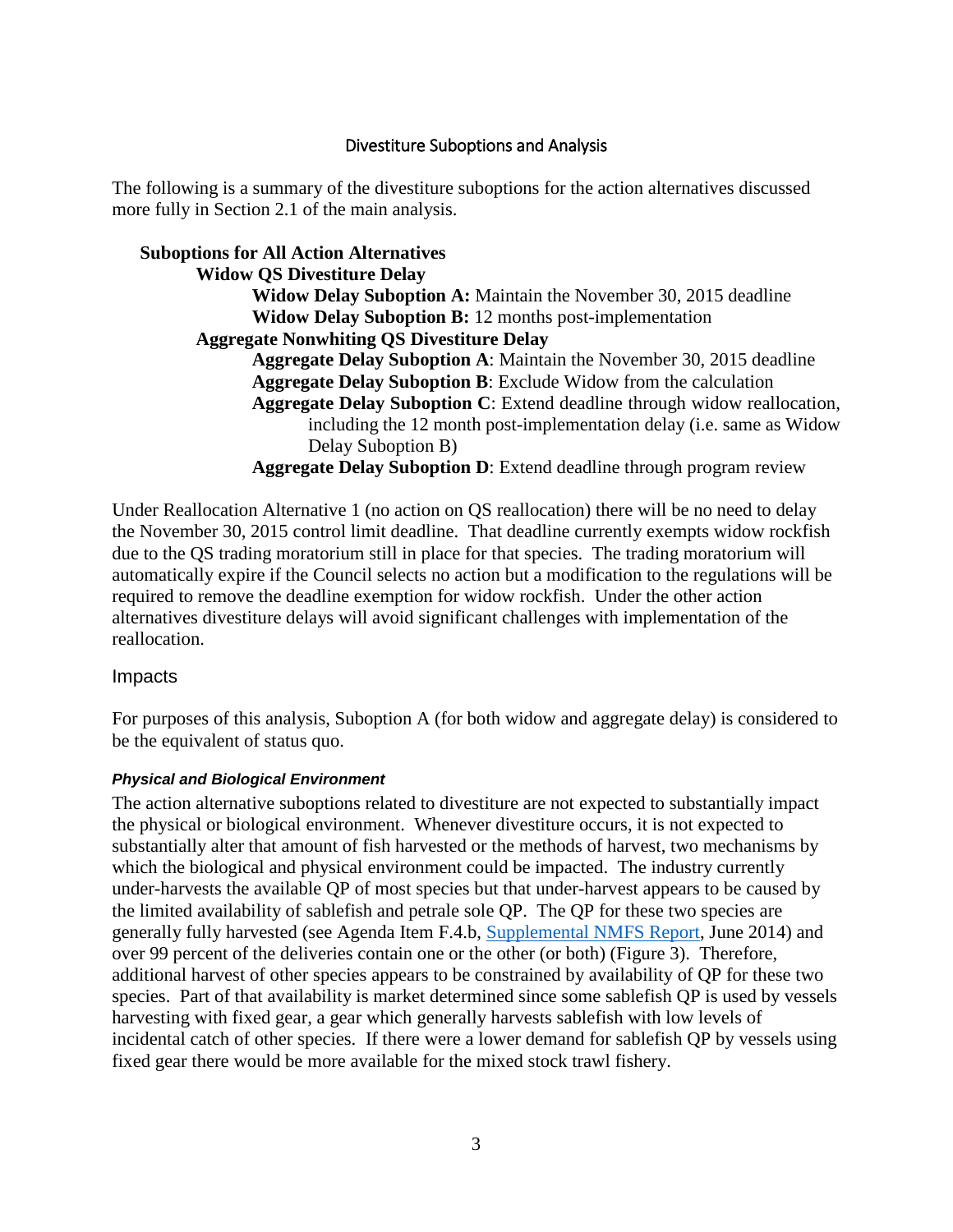

one or the other of these species.

Geographic redistribution is another mechanism by which physical and biological resources might be affected. When divestiture occurs, it is impossible to predict where that QS will be traded, however, with respect to widow QS any geographic redistribution would likely be less than is expected with widow QS reallocation. Under most of the reallocation alternatives about 17 percent of the widow QS is expected to be redistributed among ports (Table 4-16 of the main analysis) while when divestiture occurs only 4.47 percent of the widow rockfish appears to be held in excess of the limits and it is uncertain as to whether that QS would stay within a port or be shifted to other ports. The impacts of any redistributions will be monitored and constrained as described for the widow QS reallocation in Section 4.1.2 of the main analysis

The effects related to the geographic impact mechanisms described here will occur with full implementation of the control limits. For both the widow control limit and the aggregate nonwhiting control limit, under Suboption A, those impacts would occur by November 30, 2015 (as scheduled after the whiting reallocation issues was settled in relation to the Pacific Dawn law suit). When they occur the effects are expected to be short term because over the long term market forces are expected to redistribute QS in a similar manner regardless of the initial allocations. Relative to Suboption A for both delay issues:

- Widow Delay Suboption B delays the occurrence of widow control limit related impacts for the time required to reallocate the widow rockfish QS plus 12 months.
- Aggregate Delay Suboption B, delays occurrence of aggregate control limit related impacts only with respect to the widow rockfish contribution to that control limit. Most of the impacts related to divestiture of species other than widow rockfish would occur by November 30, 2015. Compliance with respect to the widow rockfish contribution to the aggregate would be required 12 months after full implementation of the widow rockfish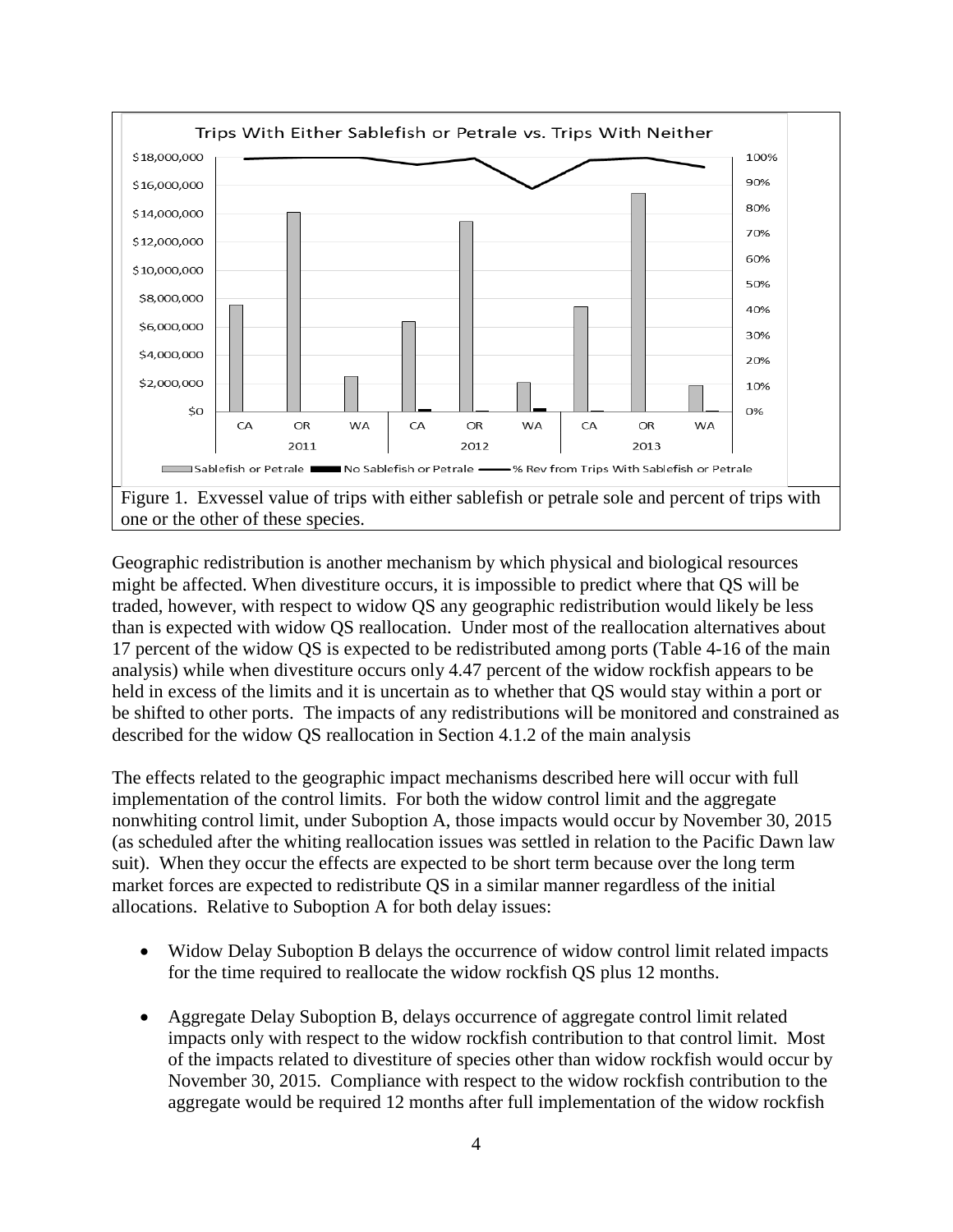QS reallocation (same as Widow Delay Suboption B), at which time additional impacts related to geographic distribution might occur as those controlling excess amounts divest of widow or other species to bring themselves within the aggregate nonwhiting control limits.

- Aggregate Delay Suboption C, delays occurrence of aggregate control limit related impacts with respect to all nonwhiting species until 12 months after full implementation of the widow rockfish QS reallocation (same as Widow Delay Suboption B).
- Aggregate Delay Suboption D, delays occurrence of aggregate control limit related impacts with respect to all nonwhiting species until a time after the five year review (until the first regulatory action occurring pursuant to the results of that review).

### <span id="page-4-0"></span>*Socio-economic Environment*

#### <span id="page-4-1"></span>*Harvesting Sector*

Those most directly impacted by a delay in divestiture are: those who control QS in excess of limits; other would be sellers of QS; and would be buyers of QS.

The analysis of the widow rockfish reallocations (using publically available information) indicates that there could potentially be as few as one entity that controls QS in excess of the 5.1% widow QS control limits (this is consistent with the [November 2014 NMFS report](http://www.pcouncil.org/wp-content/uploads/J2b_Sup_NMFS_Rpt2_WidowDivest_NOV2014BB.pdf) stating that there are three or fewer such entities, based on the information they had available at that time). The amount by which the one entity appears to be over the widow QS limit is 4.47 percent. The November NMFS report also indicated that there were up to three entities over the aggregate limit. NMFS has not indicated the amount by which these entities are over due to confidentiality restrictions. It is likely that further divestiture has occurred since November of 2014 and that further divestiture may occur after the Council makes its final recommendations and up to the divestiture deadline.

Suboption A, for both the widow and the aggregate nonwhiting divestiture delay issues, would not provide a delay in divestiture for the widow rockfish or the aggregate control limits. NMFS would have to take action to remove the current divestiture deadline exception in place for widow rockfish. Currently, quota share trading is not allowed for widow rockfish. This moratorium was maintained for widow rockfish in order to facilitate reallocation and it is not clear how a reallocation would be carried out if QS trading were allowed to start. Given that widow QS trading is not allowed and that reallocation would not be achieved before the November 30, 2015 deadline, imposing that deadline would result in revocation of widow QS held in excess of the widow QS control limits without providing those controlling the QS an opportunity to divest. Those over the aggregate limit would have to bring themselves to within the limit by divesting of species other than widow rockfish QS. This may prevent them from implementing their optimal divestiture strategy. However, upon reallocation the amounts of widow QS these individuals hold would be the same as if their widow QS had never been revoked (except possibly for Alternative 4). After reallocation, either additional time would need to be provided for divestiture by any entity that the reallocation forces over the limit, or a provision would need to be included in the reallocation alternative that would cap any reallocations at the QS control limit. The latter approach would not likely be perceived as fair and equitable to those that would otherwise receive QS in excess of the limit, given the policies of Amendment 20 to allow allocations in excess of limits and provide time for divestiture.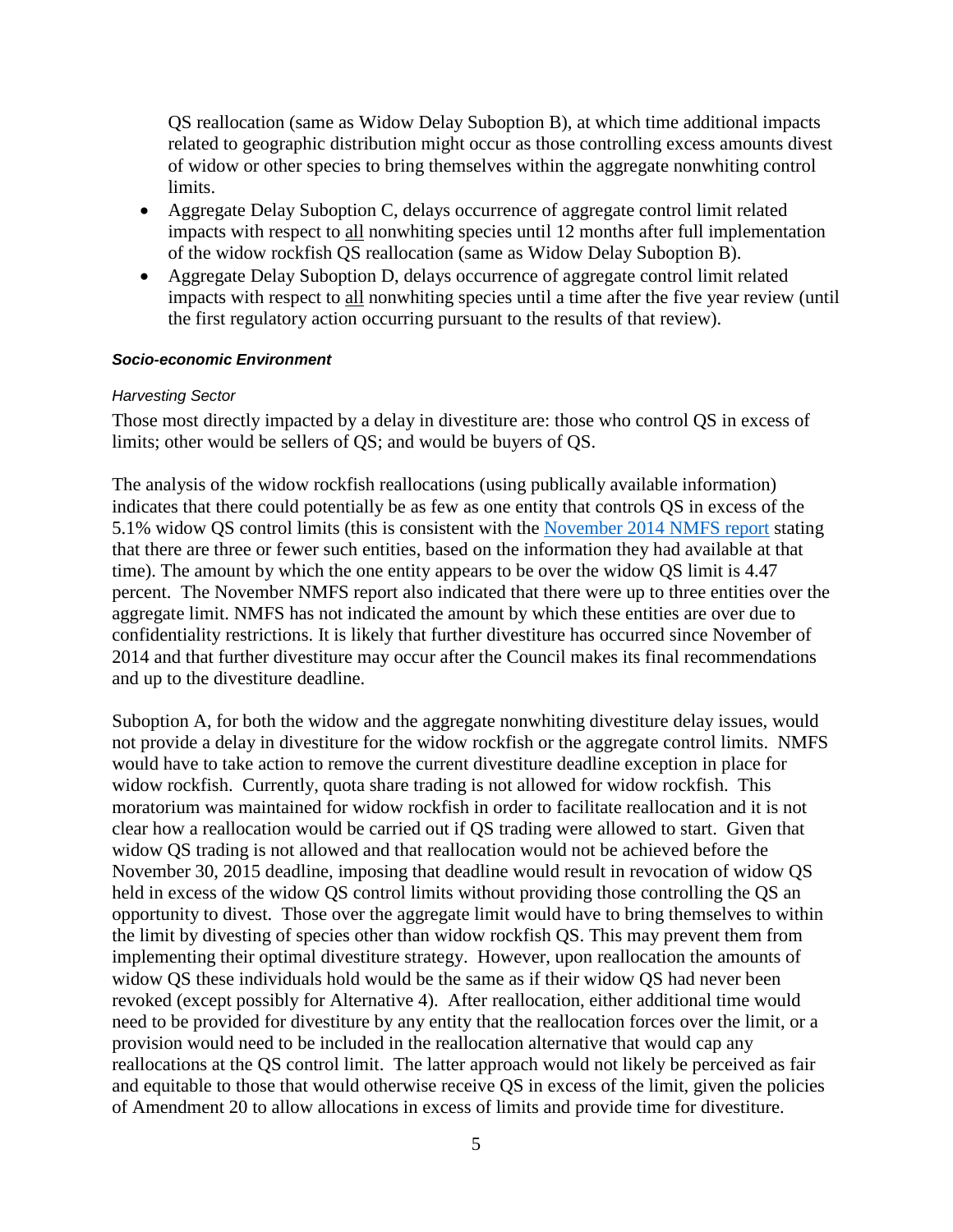Delaying divestiture would also alter the fairness and equity balances reached in Amendment 20. Those with QS in excess of QS control limits were given those amounts as part of an initial allocation and were given a period of time to divest as part of the Amendment 20 balances. Delaying divestiture alters that balance: extending the amount of time those with amounts in excess of limits benefit, and delaying the time before which others will have access to that QS. Those potentially interested in acquiring the QS that becomes available because of divestiture might include, but not be limited to: vessel owners, captain and crew, first receivers (processors), and community entities. Additionally, some QS owners that have already divested have expressed that they would be impacted by a change of the anticipated divestiture deadlines currently in regulation (in comparison to those who have not yet divested).

Upon divestiture, there will be additional QS on the market and the expected result would be some diminishment of market prices, to the extent that there is a functioning market for QS. This impact on market price would be expected to benefit buyers but reduce the value received by QS sellers (both those who are divesting and others who might be trying to sell their QS). Divestiture delay will delay these impacts.

The extent of any of these effects from delay depends on the duration of the delay. The duration of the delay for each suboption, relative to Suboption A for both delay issues, is described at the end of the section on physical and biological impacts.

### <span id="page-5-0"></span>*First Receivers*

First receivers are not expected to be noticeably impacted by the divestiture suboptions, except to the extent that they are owners of QS or are in the market to acquire QS. The impacts on those first receivers with QS and those that might acquire QS are accounted for in the above description of impacts on the harvesting sector. There are currently four first receives with widow QS (Table 4-14 of the main analysis). Overall levels of harvest are not expect to change with divestiture and any impacts on geographic distribution are expected to be minor relative to geographic shifts that are occurring in response to other factors and short term (see above section on physical and biological impacts and Section 4.1.2 of the main analysis).

### <span id="page-5-1"></span>*Communities*

Communities are not expected to be noticeably impacted by the divestiture suboptions. Overall levels of harvest are not expect to change with divestiture and any impacts on geographic distribution are expected to be minor relative to geographic shifts that are occurring in response to other factors and short term (see above section on physical and biological impacts and Section 4.1.2 of the main analysis). A community may benefit if its members are able to maintain QS in excess of control limits for a longer period of time—QS that might otherwise be traded to members of a different community. Other communities may be adversely affected to the degree that QS is not available and acquisition of QS is more expensive because of the QS held by some in excess of limits. The extent of whatever geographic effect might occur depends on the extent of the delay, which varies by suboption and is described at the end of the above section on physical and biological impacts.